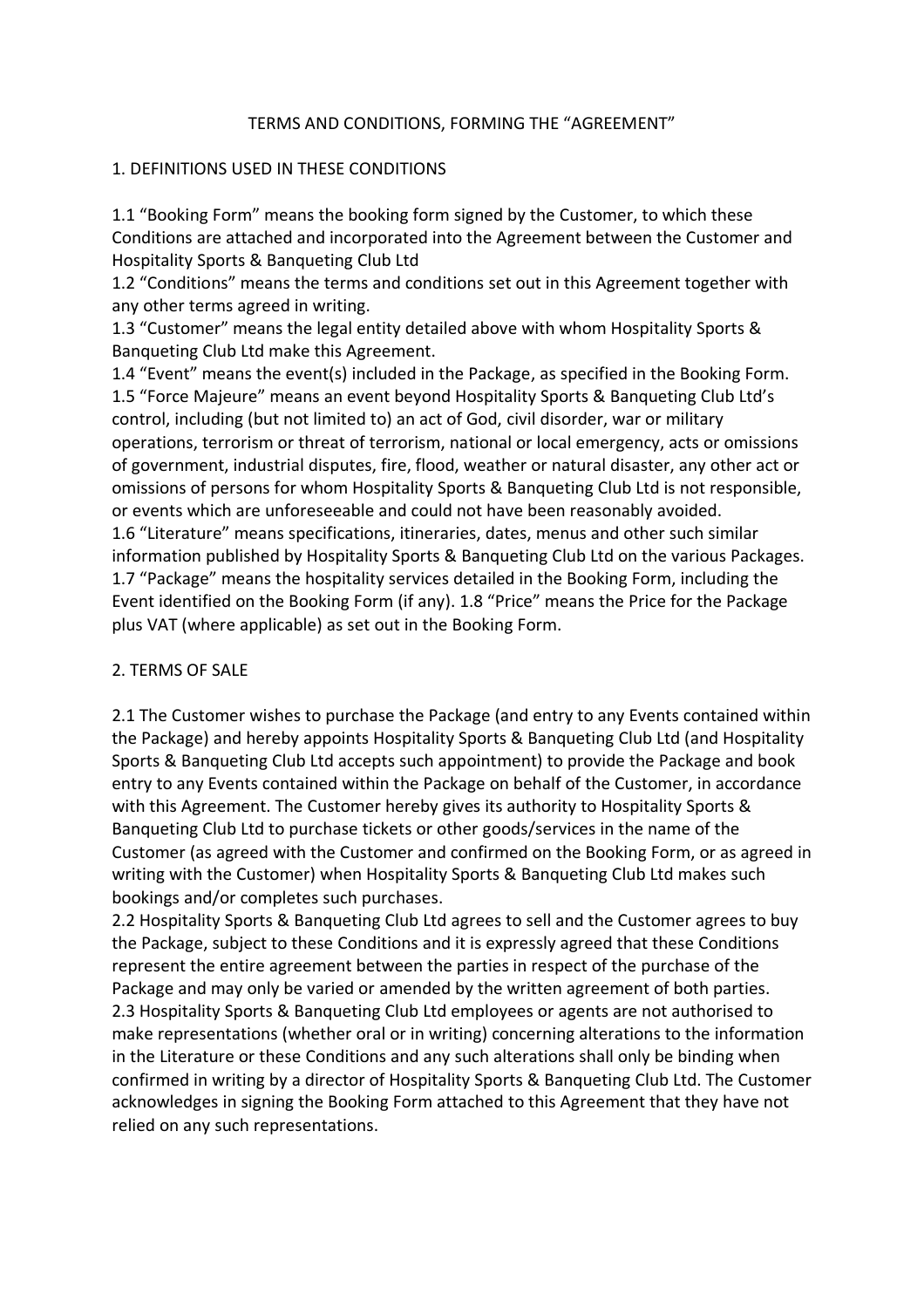2.4 Hospitality Sports & Banqueting Club Ltd may at any time and without liability amend any error or omission in their Literature (including any alterations on Price or description of the Package) or invoice or any other document issued by it.

## 3. RESERVATIONS AND PAYMENT

3.1 The Literature constitutes an invitation to treat and no binding agreement for the sale of a Package shall exist until a valid Booking Form is received back from a Customer within the stated deadline duly signed by a person having authority to sign on behalf of the Customer, and such Booking Form has been acknowledged by Hospitality Sports & Banqueting Club Ltd, with confirmation of availability of Event(s) contained within the Package, by Hospitality Sports & Banqueting Club Ltd issuing its receipt.

3.2 Payment of a deposit of 50% of the Price is required to be paid to Hospitality Sports & Banqueting Club Ltd by the Customer within 14 days of receipt by Hospitality Sports & Banqueting Club Ltd of a signed Booking Form from a Customer, when Hospitality Sports & Banqueting Club Ltd shall issue its pro-forma invoice for payment. The balance of the Price is payable by the Customer not less than 12 weeks before the Event. The dates for payment are confirmed on the Booking Form. Once Hospitality Sports & Banqueting Club Ltd receives payment from the Customer, it shall issue a full VAT invoice for all sums payable in accordance with this Agreement.

3.3 Payments terms and conditions on booking forms shall supersede any other terms and conditions.

3.4 On requests for bookings placed within 12 weeks of the Event, or any concerts and football bookings, full payment of the Price is due from the Customer upon receipt of the pro-forma invoice sent by Hospitality Sports & Banqueting Club Ltd, which shall be generated upon receipt of the signed Booking Form and provide confirmation of your booking of the Package. A full VAT invoice shall then be issued once full payment of the Price has been received from the Customer by Hospitality Sports & Banqueting Club Ltd. Bookings shall only be confirmed after payment is received.

3.5 Hospitality Sports & Banqueting Club Ltd shall be entitled to charge the Customer interest on all overdue balances at the rate of 8% per annum above the base lending rate from time to time of National Westminster Bank Plc (both before and continuing after any Court Judgement) from the date payment became due to the date of payment in full with such interest being applied on a daily basis.

3.6 Hospitality Sports & Banqueting Club Ltd agrees to transfer payment to suppliers, as appropriate, for Events and other parts of a Package, once payment has been received from the Customer in accordance with the Conditions of this Agreement.

3.7 Hospitality Sports & Banqueting Club Ltd accepts payment by credit/debit card (VISA, MasterCard, American Express, Maestro, Electron), bank transfer and business cheque. There is no charge for payments made with consumer debit or credit cards. Business card payments may be subject to charges. Full details can be obtained by contacting our accounts team. Hospitality Sports and Banqueting Club Ltd does not accept cash payments. 3.8 Payments terms and conditions on booking forms shall supersede any other terms and conditions.

## 4. ADDITIONAL SERVICES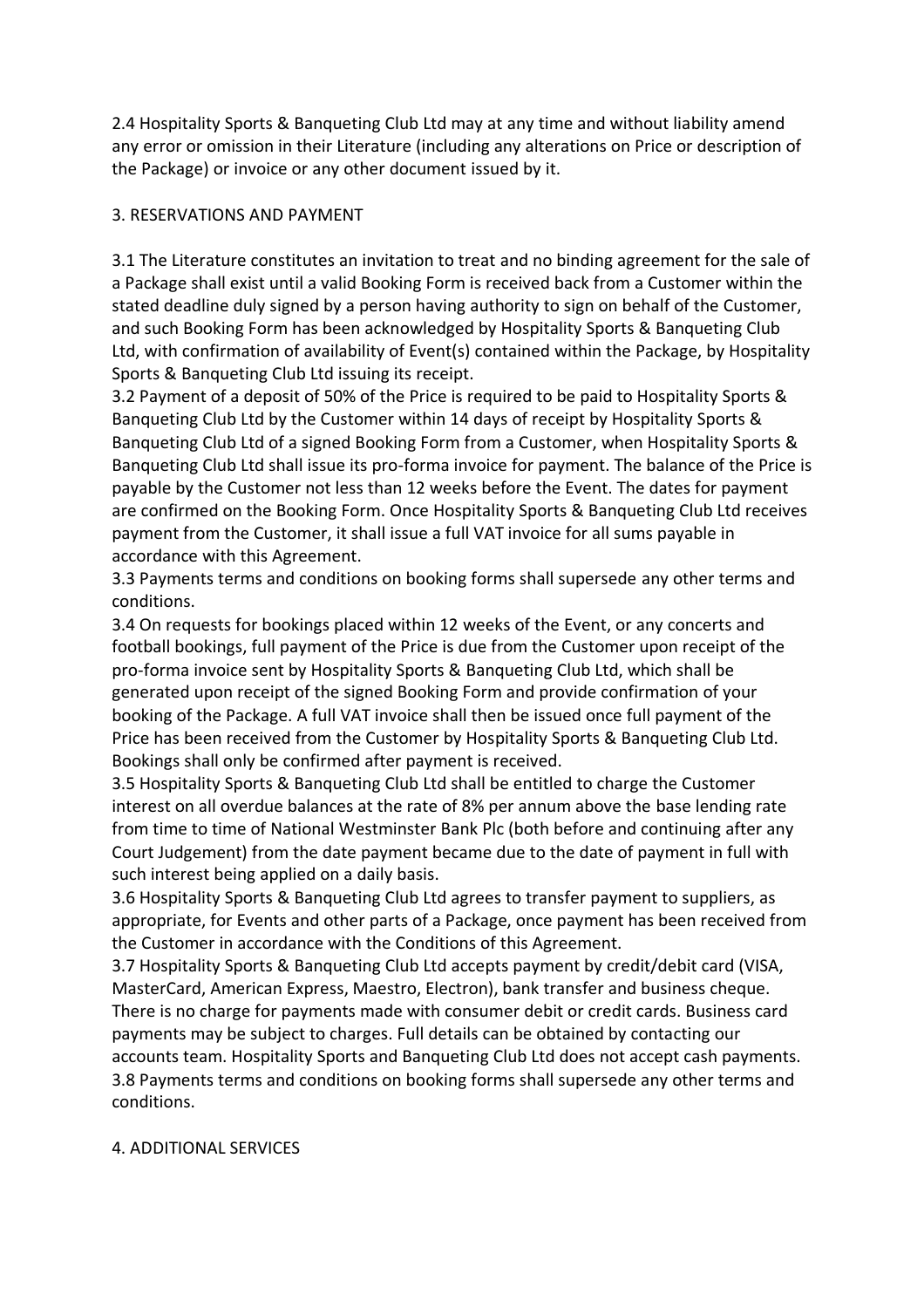4.1 From time to time Hospitality Sports & Banqueting Club Ltd may provide additional goods and/or services which do not form part of the Package and Hospitalityfinder.co.uk shall act as agents of the Customer and only on the basis that no liability of any kind shall attach to Hospitality Sports & Banqueting Club Ltd for the provision of such additional goods and/or services.

4.2 Hospitality Sports & Banqueting Club Ltd shall issue a separate invoice for any additional goods and/or services which shall be payable within 5 days of the date of the invoice unless the order is placed within 12 weeks of the Event when payment is due upon receipt of the invoice.

4.3 The Customer is responsible for ensuring they obtain any required documentation in order to access any venue, to adhere to any travel arrangements or for any other purpose that would otherwise prevent Hospitality Finder from carrying out any obligation that makes up any part of this agreement. These documents can include but is not limited to, photographic identification such as valid UK drivers licence and/or Valid passport. Hospitality Finder recommends your passport's expiry date is no less than 6 months from the date of your return travel. Hospitality Finder's recommendation is advisory only and not obligatory and no cannot be held liable for any issues arising from invalid documentation. The customer retains responsibility and remains liable for ensuring documentation is up to date, accurate, and usable as per any third party suppliers terms and conditions and any other legal or contractual obligation. Hospitality Finder cannot be held liable in the event of a customer being refused access to, for any reason, any venue, travel arrangement or any other part of the package including flights, accommodation transfers etc as a result of missing, out of date, or otherwise non valid documentation.

### 5. ALTERATIONS

5.1 Whilst Hospitality Sports & Banqueting Club Ltd will use all reasonable efforts to deliver the Package, it reserves the rights to alter the Package in anyway and for any reason which in its absolute discretion it considers necessary.

5.2 Hospitality Sports & Banqueting Club Ltd shall be entitled to increase the Price at any time and for any reason which in its absolute discretion it considers necessary and payment of the additional sum shall be made by the Customer within 7 days of the invoice.

5.3 The Customer shall be entitled to cancel the Package and (subject to Clause 9.5) receive a refund if Hospitality Sports & Banqueting Club Ltd increase the Price, providing written notice of Cancellation is given by the Customer within 4 days of the date of the invoice notifying the Customer of the increase.

5.4 The suppliers of any tickets and/or Events (which may make up part of your Package) reserve the right to alter details of a booking, seat allocations or make other changes to tickets and/or Events booked by Hospitality Sports & Banqueting Club Ltd on the Customer's behalf, without notice. Hospitality Sports & Banqueting Club Ltd will provide the Customer with notice of any changes or variations tickets and/or Events that it may be notified of by a supplier, although Hospitality Sports & Banqueting Club Ltd shall not be liable for any losses to the Customer if notice is not provided to Hospitalityfinder.co.uk by the supplier of any changes or variations to tickets and/or Events that have been purchased on behalf of the Customer by Hospitality Sports & Banqueting Club Ltd under this Agreement.

#### 6. EXCLUSIVE FACILITIES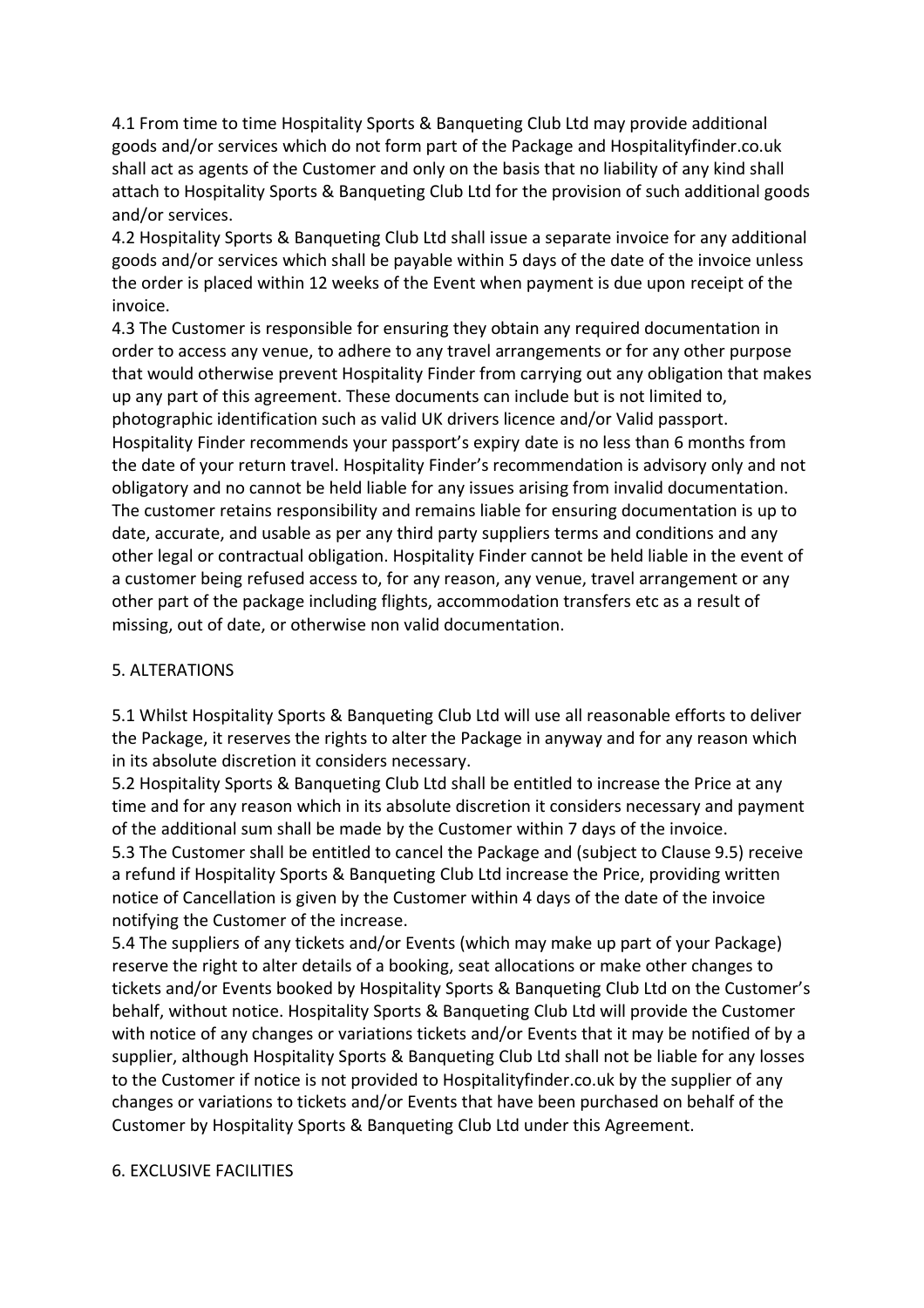6.1 Where a Customer requests an exclusive facility at venue where an Event is being held, this will be subject to an additional exclusivity fee plus VAT where applicable. Such exclusivity fee shall be confirmed to the Customer in writing.

6.2 Hospitality Sports & Banqueting Club Ltd shall issue a separate invoice for the exclusivity fee which shall be payable within 7 days of the date of the invoice unless the request is made within 12 weeks of the Event, when payment is due upon receipt of the invoice.

### 7. TICKETING AND DOCUMENTATION

7.1 Hospitality Sports & Banqueting Club Ltd will despatch, where possible, car park and other passes and information to the Customer prior to the Event date, providing the Price and any additional charges have been paid in full and cleared funds. When it is not possible to despatch all relevant documentation relating to the Package to the Customer prior to the Event for any reason (for example, the booking made by the Customer is too close to the Event date for despatch to the Customer of the information), Hospitality Sports & Banqueting Club Ltd reserves the right to make the tickets and all other relevant information available for collection by the Customer at an agreed location on the Event date.

### 8. WARRANTIES AND LIABILITY

8.1 Hospitality Sports & Banqueting Club Ltd cannot guarantee and does not warrant that the Event will take place on the date of dates agreed or at all or the ability of its suppliers to supply (all of which shall be treated as Force Majeure). In the circumstances of an event of Force Majeure, the Customer shall not be entitled to any refund except to the extent that Hospitality Sports & Banqueting Club Ltd is able to obtain a refund from relevant third parties.

8.2 Hospitality Sports & Banqueting Club Ltd shall not be liable for any consequential loss or damage including (but not limited to) loss of business or profits, loss of goodwill or loss of contracts sustained by the Customer in any circumstances.

8.3 Nothing in this Agreement shall exclude or limit the liability of Hospitality Sports & Banqueting Club Ltd for its negligent acts or omissions which cause death or personal injury, or for any fraudulent misrepresentation.

8.4 Except for claims under Clause 8.3, the liability of Hospitality Sports & Banqueting Club Ltd to the Customer for breach of this Agreement or negligence or otherwise shall be limited to a maximum of the Price paid by the Customer to Hospitality Sports & Banqueting Club Ltd under this Agreement.

8.5 Tickets or other entry to events which may form part of the Package booked for the Customer are subject to the ticket provider / supplier / venue owner's own terms and conditions and the Customer acknowledges that they shall be bound by those terms and conditions to the ticket provider / supplier / venue owner, in addition to its responsibilities under this Agreement. The ticket provider / supplier / venue owner reserve the right to remove people from a venue or event, at their discretion, and a Customer's entry to a venue or event will be subject to not only the terms and conditions of the venue owner and rules and regulations of the venue, but also the event organiser and Customers must ensure they read their tickets and any other materials / literature forwarded to them by Hospitality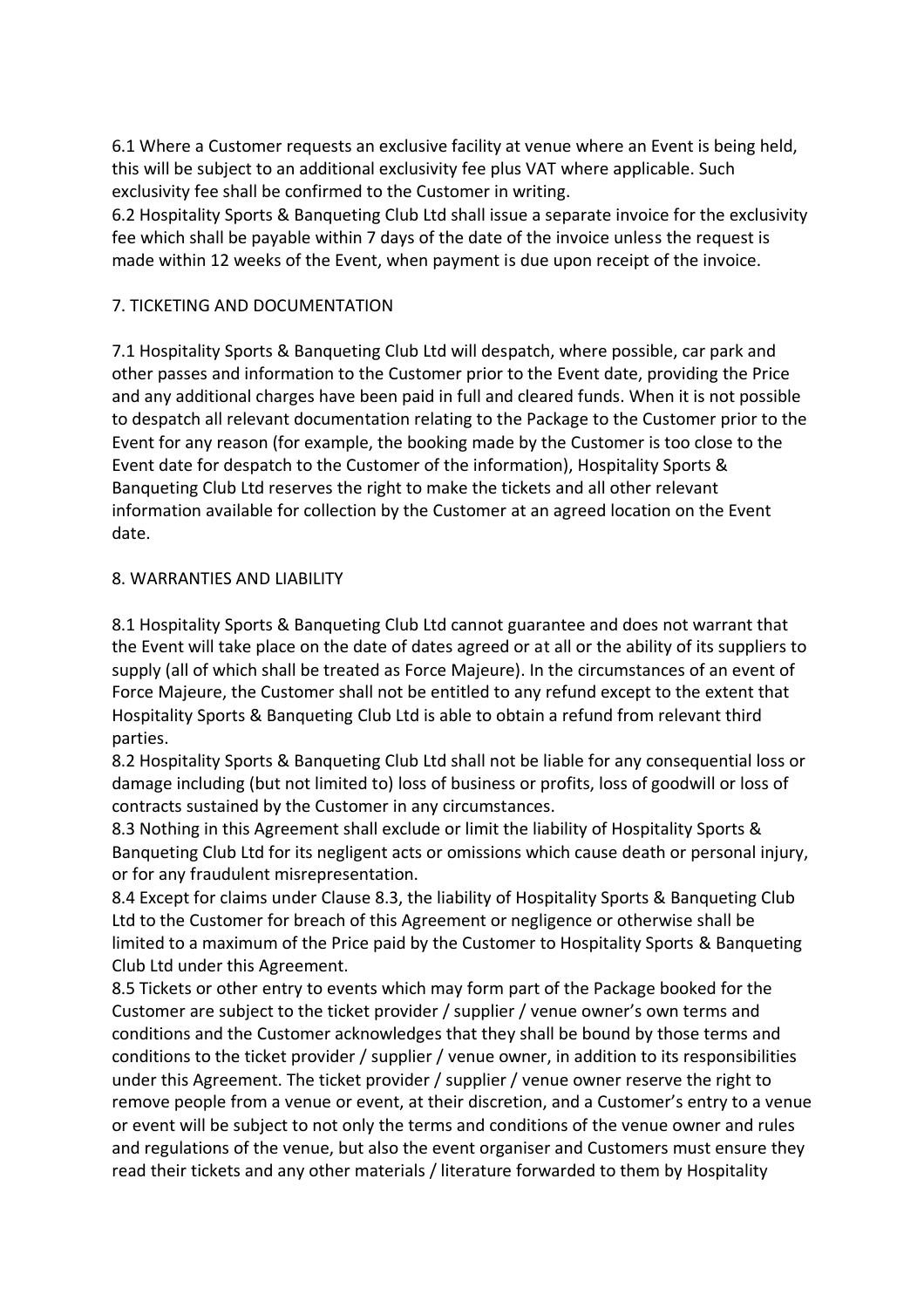Sports & Banqueting Club Ltd and/or the venue owner / ticket provider / supplier when they receive such materials / literature, to ensure that they familiarise themselves with these terms prior to the event and/or attendance at the venue.

## 9. CANCELLATION AND TERMINATION

9.1 The Customer shall be entitled to cancel the Package at any time by giving notice in writing to Hospitality Sports & Banqueting Club Ltd, subject to the terms of this Clause 9 and the Conditions of this Agreement.

9.2 In the event of cancellation for whatever reason, save as prescribed in Clause 8.1, the Customer shall forfeit any payment made under Clause 3.2 above and if not yet paid, shall remain liable for such payment in accordance with this Agreement.

9.3 In addition to Clause 9.2 above, if cancellation is made 12 weeks or less before the Event date, then the full Price remains due and shall be payable forthwith by the Customer to Hospitality Sports & Banqueting Club Ltd.

9.4 If any payment of the Price is not received by the due date, Hospitality Sports & Banqueting Club Ltd shall be entitled, at its sole discretion, to treat the Package as cancelled by the Customer and in those circumstances, Hospitality Sports & Banqueting Club Ltd shall issue a written notice of cancellation to the Customer and the provisions of Clauses 9.2 and 9.3 apply.

9.5 Tickets are generally not able to be cancelled and no refunds are offered. However, each Event is different and the Customer will be bound by the supplier / venue owner terms and conditions and Hospitalityfinder.co.uk shall not be responsible to the Customer in the event of any cancellation, refusal of entry or other termination of the Customer's right to enter an event / venue.

# 10. CONFIDENTIALITY, DATA PROTECTION, GDPR

10.1 The parties agree to keep confidential any information disclosed to the other party where such information is specifically highlighted as being confidential information ("Confidential Information"). The obligations of confidentiality shall continue for as long as the Confidential Information remains confidential, unless any disclosure of the Confidential Information is required in order for a party to comply with its obligations under this Agreement, or if the Confidential Information is required to be disclosed as a matter of law. 10.2 Hospitality Sports & Banqueting Club Ltd collects, stores and processes personal data in accordance with its Privacy Policy and GDPR guidelines.

10.3 Your information is stored on our Secure GDPR compliant servers. The information is managed by Hospitality Sports & Banqueting Club Ltd only subject to clause 10.2. Subject to your 'double opt in' you give Hospitality Sports & Banqueting Club Ltd as an organisation and each department within our organisation permission to contact you as per our internal procedures.

10.4 Hospitality Sports & Banqueting Club Ltd will attempt to reengage with you within a specific amount of time from our last 'contact'. Should we fail to reengage, we will archive your information and then destroy it as per our GDPR procedures and guidelines. If at any time you wish for us to remove any or all of your details, please contact us.

## 11. GENERAL